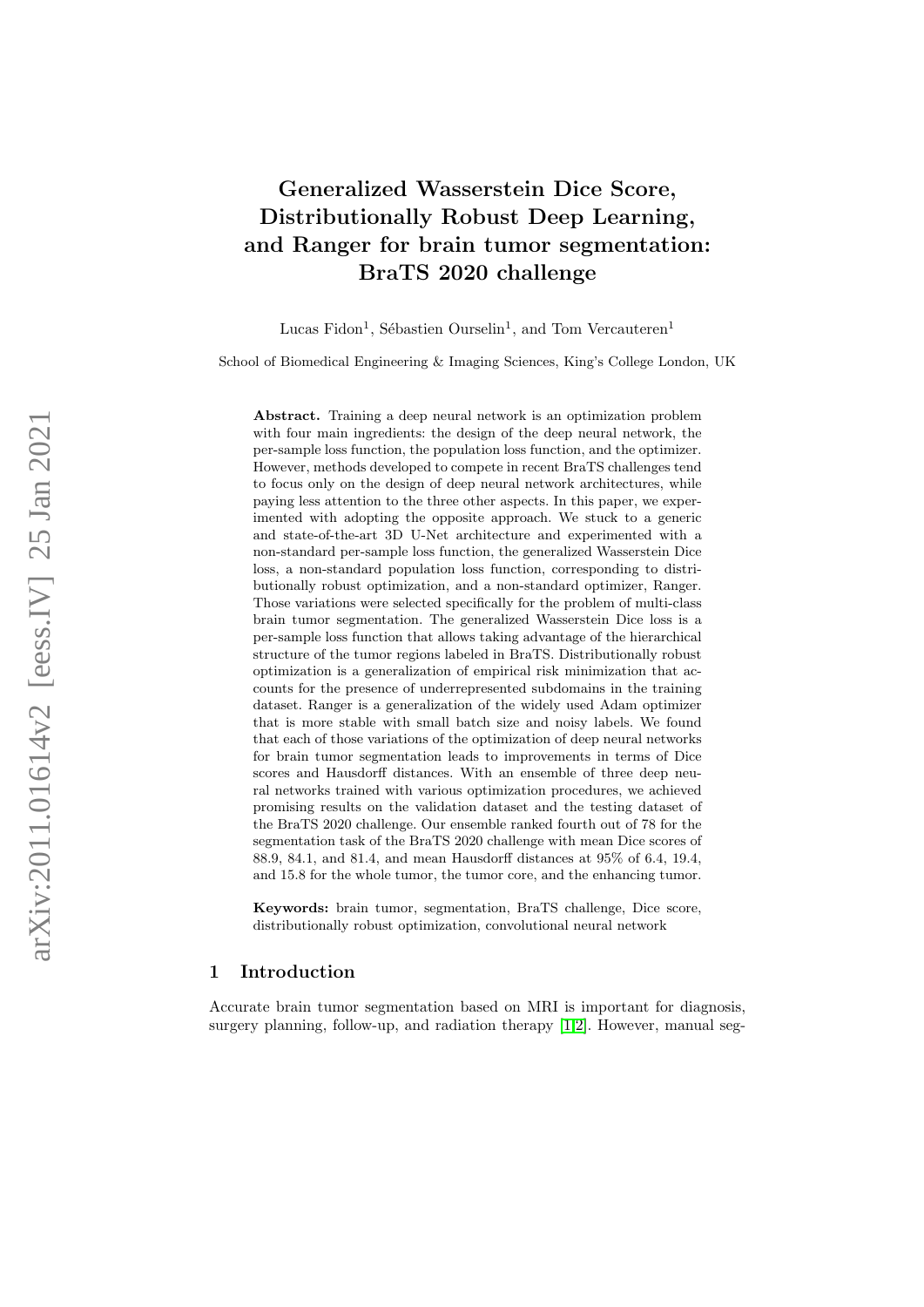<span id="page-1-0"></span>

Fig. 1: Diagram of a deep learning optimization pipeline. Deep learning optimization methods are made of four main components: 1) the design of the deep neural network architecture, 2) the per-sample loss function (e.g. the Dice loss) that determines the stochastic gradient, 3) the population loss function (e.g. the empirical risk) that determines how to merge the stochastic gradients into one aggregated gradient, 4) the optimizer (e.g. Adam) that determines how the aggregated gradient is used to update the parameters of the deep neural network at each training iteration. In this work, we explore variants for the per-sample loss function, the population loss function and the optimizer for application to automatic brain tumor segmentation.

mentation is time-consuming (1h per subject for a trained radiologist [\[26\]](#page-14-0)) and suffers from large inter- and intra-rater variability [\[26\]](#page-14-0). Automatic and accurate brain tumor segmentation is thus necessary.

In recent BraTS challenges [\[3,](#page-12-2)[26\]](#page-14-0), innovations on convolutional neural networks (CNNs) architectures, have led to significant improvement in brain tumor segmentation accuracy [\[6](#page-13-0)[,7,](#page-13-1)[12,](#page-13-2)[14](#page-13-3)[,20,](#page-14-1)[36\]](#page-15-0). Recently, the development of nnUNet [\[16\]](#page-13-4) has shown that a well-tuned 2D U-Net [\[31\]](#page-14-2) or 3D U-Net [\[9\]](#page-13-5) can achieve stateof-the-art results for a large set of medical image segmentation problems and datasets, including BraTS. The 2D U-Net and 3D U-Net were among the first convolutional neural network architectures proposed for medical image segmentation. This suggests that the improvement that the design of the deep neural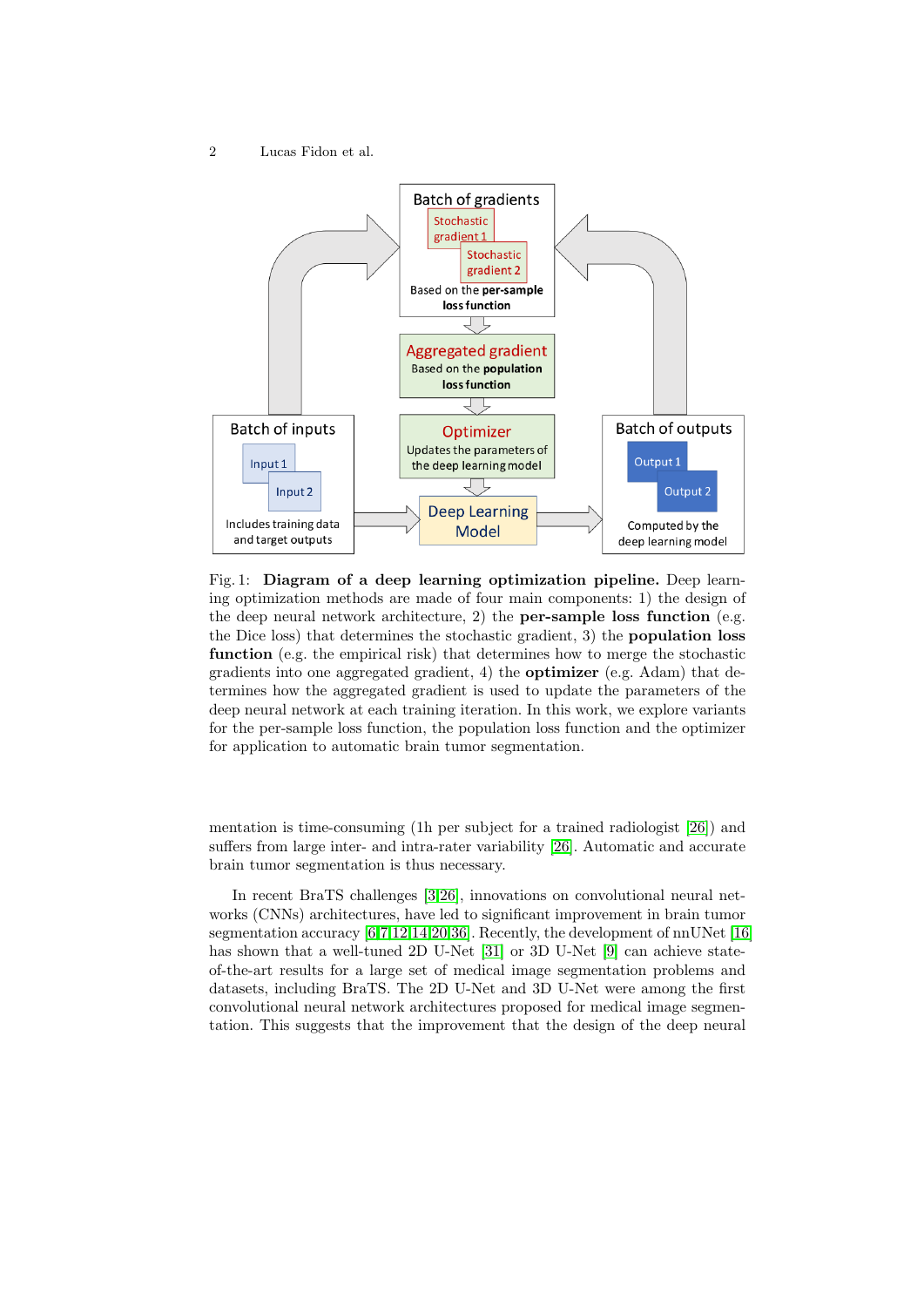network can bring to brain tumor segmentation is more limited than what was previously thought.

In contrast, little attention has been paid to the design of deep learning optimization methods in deep learning-based pipelines for brain tumor segmentation. We identify three main ingredients other than the design of the deep neural network architecture, in the design of deep learning optimization methods that are illustrated in fig [1:](#page-1-0) 1) the per-sample loss function or simply loss function for short (e.g. the Dice loss  $[27,32]$  $[27,32]$ ), 2) the population loss function (e.g. the empirical risk) whose minimization is hereby referred as the optimization problem. 3) the optimizer (e.g. SGD and Adam [\[21\]](#page-14-5)), Recent state-of-the-art deep learning pipelines for brain tumor segmentation uses generic choices of those optimization ingredients such as the sum of the Dice loss and the Cross-entropy loss, Stochastic Gradient Descent (SGD), or Adam as an optimizer and empirical risk minimization.

In this paper, we build upon the 3D U-Net [\[9\]](#page-13-5) architecture-based pipeline of nnUNet [\[16\]](#page-13-4) and explore alternative loss functions, optimizers, and optimization problems that are specifically designed for the problem of brain tumor segmentation. We propose to use the generalized Wasserstein Dice loss [\[11\]](#page-13-6) as an alternative per-sample loss function, as discussed in Section [2.1,](#page-3-0) we use distributionally robust optimization [\[13\]](#page-13-7) as an alternative to empirical risk minimization, as discussed in Section [2.2,](#page-5-0) and we use the Ranger optimizer [\[23,](#page-14-6)[37\]](#page-15-1) as an alternative optimizer, as discussed in Section [2.3.](#page-6-0)

The generalized Wasserstein Dice loss [\[11\]](#page-13-6) is a per-sample loss function that was designed specifically for the problem of multi-class brain tumor segmentation. It allows us to take advantage of the hierarchical structure of the tumor regions labeled in BraTS. In contrast to empirical risk minimization, distributionally robust optimization [\[13\]](#page-13-7) accounts for the presence of underrepresented subdomains in the training dataset. In addition, distributionally robust optimization does not require labels about the subdomains in the training dataset, such as the data acquisition centers where the MRI was performed, or whether the patient has high-grade or low-grade gliomas. This makes distributionally robust optimization easy to apply to the BraTS 2020 dataset in which that information is not available to the participants. Ranger [\[23,](#page-14-6)[37\]](#page-15-1) is a generalization of the widely used Adam optimizer that is more stable with the small batch sizes and noisy labels encountered in BraTS.

Empirical evaluation of those alternatives on the BraTS 2020 validation dataset suggests that they outperform and are more robust than nnUNet. In addition, our three networks, each one trained with one of the alternative ingredients listed above, appear to be complementary over the three regions of interest in the BraTS challenge: whole tumor, tumor core, and enhancing tumor. The ensemble formed by our three networks outperforms all of the individual networks for all regions of interest and shows promising results compared to our competitors in the BraTS 2020 challenge. Our ensemble ranked fourth out of 78 at the segmentation task of the BraTS 2020 challenge after evaluation on the withheld BraTS 2020 testing dataset.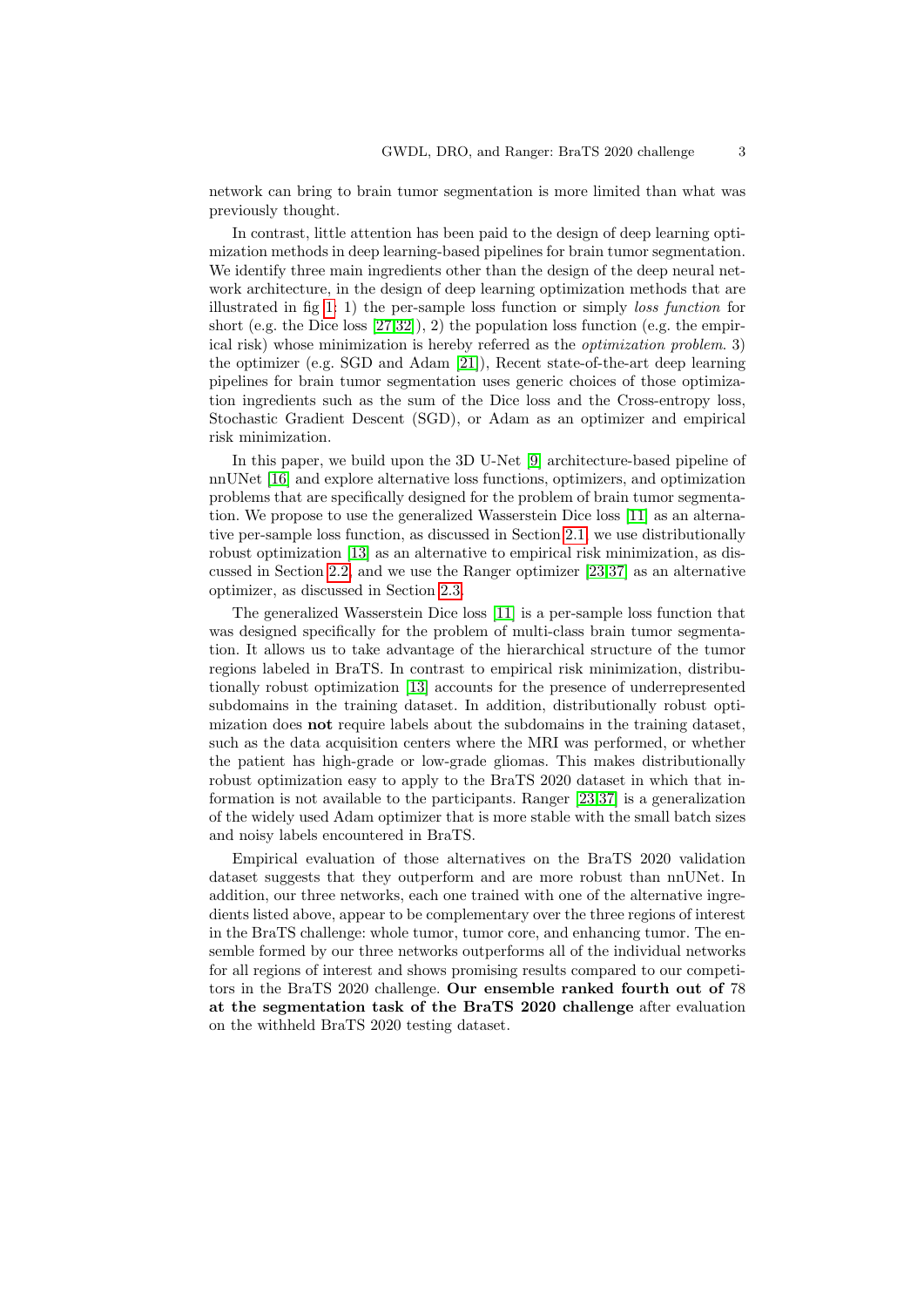<span id="page-3-1"></span>

Fig. 2: The brain tumor classes have a hierarchical structure. a) hierarchy of the regions labeled in the BraTS 2020 dataset. b) manual segmentation overlaid on the FLAIR image for a case in the BraTS 2020 training dataset. c) FLAIR image.

## 2 Method: Varying the Three Main Ingredients of the Optimization of Deep Neural Networks

In current state-of-the-art deep learning pipelines for brain tumor segmentation, the training of the deep neural network consists in the following optimization problem

$$
\boldsymbol{\theta}_{ERM}^* := \argmin_{\boldsymbol{\theta}} \frac{1}{n} \sum_{i=1}^n \mathcal{L}\left(h(\boldsymbol{x}_i; \boldsymbol{\theta}), \boldsymbol{y}_i\right) \tag{1}
$$

where h is a deep neural network with parameters  $\theta$ ,  $\mathcal{L}$  is a smooth per-volume loss function, and  $\{\left(\boldsymbol{x}_i, \boldsymbol{y}_i\right)\}_{i=1}^n$  is the training dataset.  $\boldsymbol{x}_i$  are the input 3D brain MRI T1, T1-gad, T2, and FLAIR volumes, and  $y_i$  are the ground-truth manual segmentations.

Some of the main ingredients of this optimization problem are: 1) the deep neural network architecture for h, 2) the loss function  $\mathcal{L}$ , 3) the optimization problem (here empirical risk minimization, i.e. we minimize the mean of the per-sample loss functions), and 4) the optimizer which is the algorithm that allows finding an approximation of  $\theta_{ERM}^*$ . In recent years, most of the research effort has been put in the deep neural network architecture. In this work, we set the deep neural network architecture to the 3D U-Net [\[9\]](#page-13-5) used in nnUNet [\[16\]](#page-13-4), and explore the three other ingredients.

In this section, we present the per-sample loss function, population loss function, and optimizer that we have used to compete in the BraTS 2020 challenge.

### <span id="page-3-0"></span>2.1 Changing the Per-sample Loss Function: the Generalized Wasserstein Dice Loss [\[11\]](#page-13-6)

The generalized Wasserstein Dice loss [\[11\]](#page-13-6) is a generalization of the Dice Loss for multi-class segmentation that can take advantage of the hierarchical structure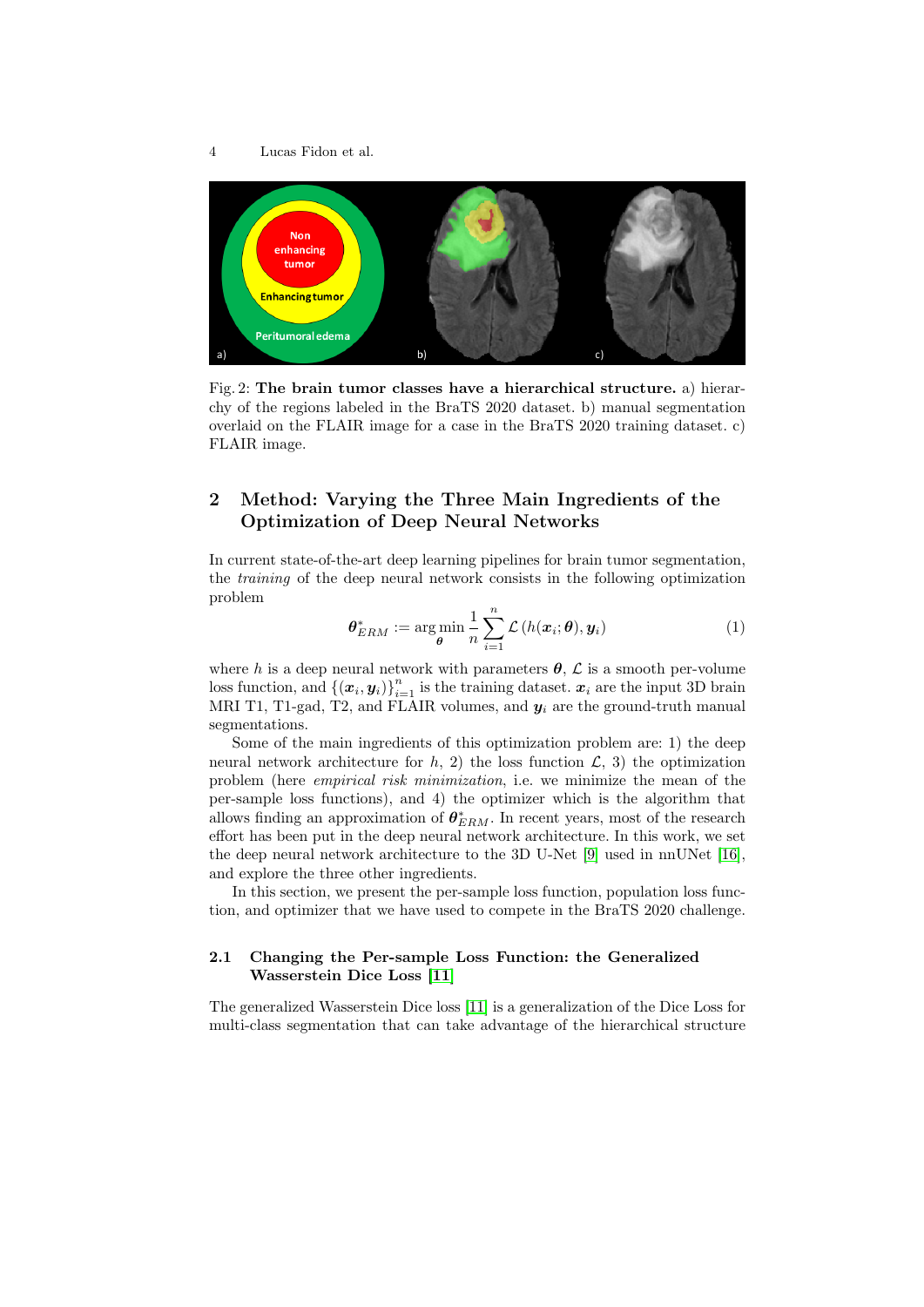of the set of classes in BraTS. The brain tumor classes hierarchy is illustrated in fig [2.](#page-3-1) Our PyTorch implementation of the generalized Wasserstein Dice loss is publicly available<sup>[1](#page-4-0)</sup>.

When the labeling of a voxel is ambiguous or too difficult for the neural network to predict it correctly, the generalized Wasserstein Dice loss is designed to favor mistakes that are semantically more plausible. Formally, the generalized Wasserstein Dice loss between the ground-truth (one-hot) class probability map **p** and the predicted class probability map  $\hat{\mathbf{p}}$  is defined as [\[11\]](#page-13-6)

$$
\mathcal{L}_{GWDL}(\hat{\mathbf{p}}, \mathbf{p}) = \frac{2 \sum_{l \neq b} \sum_{i} \mathbf{p}_{i,l} (1 - W^M(\hat{\mathbf{p}}_i, \mathbf{p}_i))}{2 \sum_{l \neq b} [\sum_{i} p_{i,l} (1 - W^M(\hat{\mathbf{p}}_i, \mathbf{p}_i))] + \sum_{i} W^M(\hat{\mathbf{p}}_i, \mathbf{p}_i)} \tag{2}
$$

where  $W^M\left(\hat{\mathbf{p}}_i, \mathbf{p}_i\right)$  is the Wasserstein distance between predicted  $\hat{\mathbf{p}}_i$  and ground truth  $\mathbf{p}_i$  discrete probability distribution at voxel i.  $M = (M_{l,l'})_{1 \leq l,l' \leq L}$  is a distances matrix between the BraTS 2020 labels, and b is the class number corresponding to the background.

The matrix M informs the generalized Wasserstein Dice loss about the relationships between the classes. For two classes of indices  $l$  and  $l'$ , the smaller the distance  $M_{l,l'}$ , the less mistaking a voxel of (ground-truth) class l for the class  $l'$  is penalized.

The matrix M is a distance matrix. As a result, it is symmetrical with zeros on its diagonal. In addition, by convention, we set the maximal-label distance to 1 that corresponds to the distance between the background class and all the other classes. Specifically, we adapted the distances matrix used in [\[11\]](#page-13-6), by removing the necrotic core tumor that has been merged with the non-enhancing core since the BraTS 2017 challenge. For the classes indices 0: background, 1: enhancing tumor, 2: edema, 3: non-enhancing tumor, this corresponds to the matrix

$$
M = \begin{pmatrix} 0 & 1 & 1 & 1 \\ 1 & 0 & 0.6 & 0.5 \\ 1 & 0.6 & 0 & 0.7 \\ 1 & 0.5 & 0.7 & 0 \end{pmatrix}
$$
 (3)

The distances between the classes reflect the hierarchical structure of the tumor regions, as illustrated in fig [2.](#page-3-1) The distances between the tumor classes are all lower than 1 because they have more in common than with the background.

It is worth noting, that since the ground truth segmentation map p is a one-hot segmentation map, for any voxel  $i$ , we have

$$
W^{M}(\hat{\mathbf{p}}_{i}, \mathbf{p}_{i}) = \sum_{l=1}^{L} p_{i,l} \left( \sum_{l'=1}^{L} M_{l,l'} \hat{p}_{i,l'} \right)
$$
(4)

Previous work: Other top performing methods of previous BraTS challenges have proposed to exploit the hierarchical structure of the classes present in BraTS

<span id="page-4-0"></span> $^{\rm 1}$  <https://github.com/LucasFidon/GeneralizedWassersteinDiceLoss>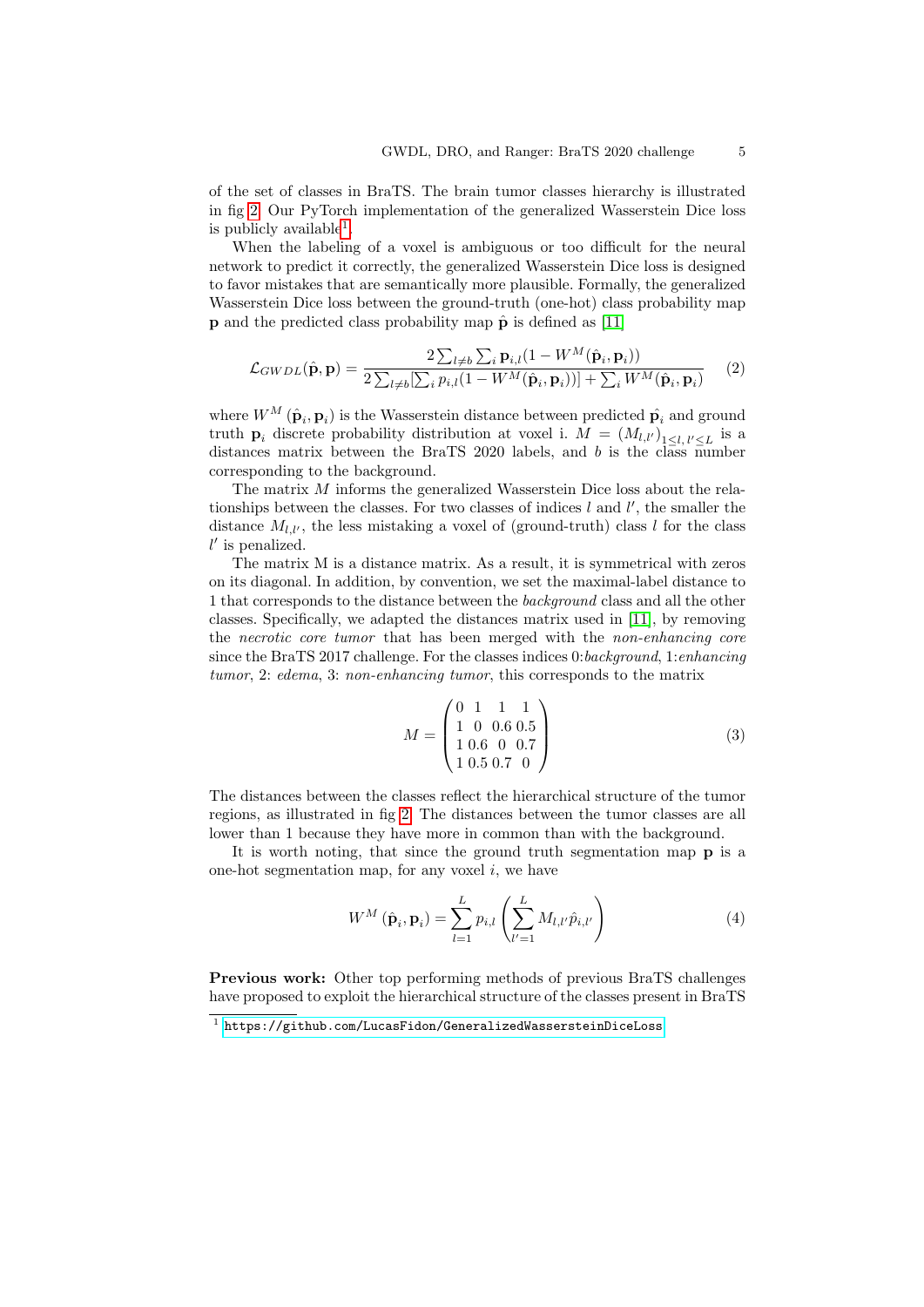by optimizing directly for the overlapping regions whole tumor, tumor core, and enhancing tumor [\[18](#page-13-8)[,25,](#page-14-7)[28,](#page-14-8)[36](#page-15-0)[,38\]](#page-15-2). However, in contrast to those methods, the generalized Wasserstein Dice loss allows optimizing for both the overlapping regions and the non-overlapping regions labeled in the BraTS dataset simultaneously by considering all the inter-class relationships.

## <span id="page-5-0"></span>2.2 Changing the Optimization Problem: Distributionally Robust Optimization [\[13\]](#page-13-7)

Distributionally Robust Optimization (DRO) is a generalization of Empirical Risk Minimization (ERM) in which the weights of each training sample are also optimized to automatically reweight the samples with higher loss value [\[8](#page-13-9)[,13,](#page-13-7)[29,](#page-14-9)[30\]](#page-14-10).

DRO aims at improving the generalization capability of the neural network by explicitly accounting for uncertainty in the training dataset distribution. For example, in the BraTS dataset, we don't know if the different data acquisition centers are equally represented. This can lead the deep neural networks to underperform on the subdomains that are underrepresented in the training dataset. DRO aims at mitigating this problem by encouraging the neural network to perform more consistently on the entire training dataset.

More formally, DRO is defined by the min-max optimization problem [\[13\]](#page-13-7)

$$
\boldsymbol{\theta}_{DRO}^* := \arg\min_{\boldsymbol{\theta}} \max_{\boldsymbol{q} \in \Delta_n} \left( \sum_{i=1}^n q_i \mathcal{L}\left(h(\boldsymbol{x}_i; \boldsymbol{\theta}), \boldsymbol{y}_i\right) - \frac{1}{\beta} D_{KL} \left(\boldsymbol{q} \middle| \frac{1}{n} \mathbf{1}\right) \right) \tag{5}
$$

where a new unknown probabilities vector parameter q is introduced,  $\frac{1}{n}$  dewhere a new unknown probability vector  $(\frac{1}{n}, \ldots, \frac{1}{n})$ ,  $D_{KL}$  is the Kullback-Leibler divergence,  $\Delta_n$  is the unit *n*-simplex, and  $\beta > 0$  is a hyperparameter.

 $D_{KL}\left(\boldsymbol{q}\,\right\|$  $\left(\frac{1}{n}\mathbf{1}\right)$  is a regularization term that measures the dissimilarity between q and the uniform probability vector  $\frac{1}{n}$ **1** that corresponds to assign the same weight  $\frac{1}{n}$  to each sample like in ERM. Therefore, this regularization term allows to keep the problem close enough to ERM, and its strength is controlled by β.

**Implementation:** Recently, it has been shown in [\[13\]](#page-13-7) that  $\boldsymbol{\theta}_{DRO}^{*}$  can be approximated using any of the optimizers commonly used in deep learning provided the sample volumes are sampled using a hardness weighted sampling strategy during training instead of the classic shuffling of the data at each epoch. For more details on how the hardness weighted probabilities vector q is approximated online during training while adding negligible computational overhead, we refer the reader to [\[13,](#page-13-7) see Algorithm 1].

DRO and brain tumor segmentation: The hardness weighted sampling corresponds to a principled hard example mining method and it has been shown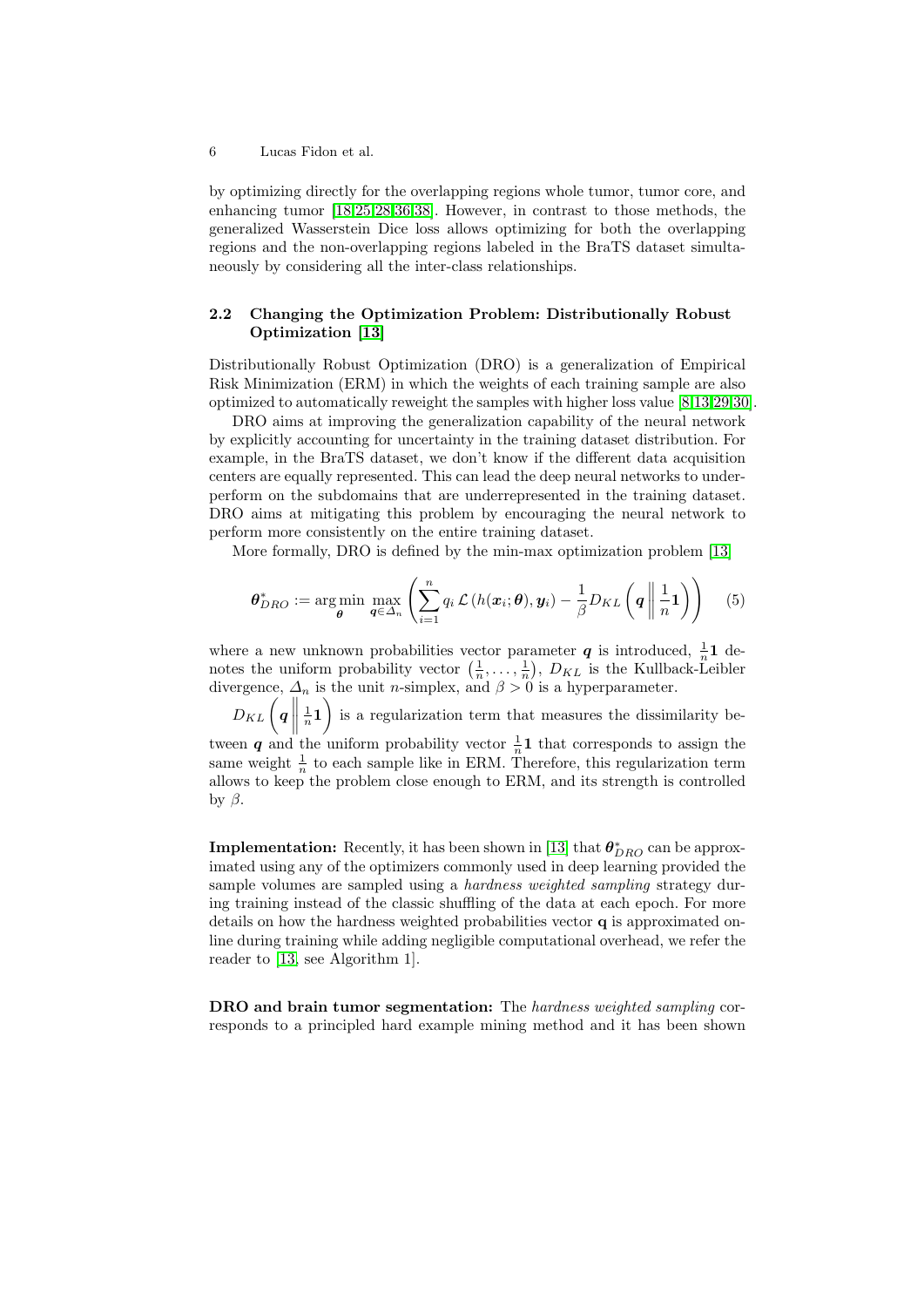to improve the robustness of nnUNet for brain tumor segmentation using the BraTS 2019 dataset [\[13\]](#page-13-7).

In the BraTS dataset, some cases have no enhancing tumor and the Dice score for this class will be either 0 or 1. As a result, when the mean Dice loss is used as a loss function, those cases with missing enhancing tumor will typically have a higher loss value. This is an example of cases, perceived as hard examples with DRO, that have a higher sampling probability in q during training.

#### <span id="page-6-0"></span>2.3 Changing the Optimizer: Ranger [\[23](#page-14-6)[,37\]](#page-15-1)

Ranger is an optimizer for training deep neural networks that consists of the combination of two recent contributions in the field of deep learning optimization: the Rectified Adam (RAdam) [\[23\]](#page-14-6) and the lookahead optimizer [\[37\]](#page-15-1). Recently, Ranger has shown promising empirical results for applications in medical image segmentation [\[33\]](#page-14-11).

RAdam [\[23\]](#page-14-6) is a modification of the Adam optimizer [\[21\]](#page-14-5) that aims at reducing the variance of the adaptive learning rate of Adam in the early-stage of training. For more details, we refer the reader to [\[23,](#page-14-6) see Algorithm 2].

Lookahead [\[37\]](#page-15-1) is a generalization of the exponential moving average method that aims at accelerating the convergence of other optimizers for deep neural networks. Lookahead requires to maintain two sets of values for the weights of the deep neural networks: one set of fast weights  $\theta$ , and one set of slow weights  $\phi$ . Given a loss function  $\mathcal{L}$ , an optimizer A (e.g. RAdam), a synchronization period k and a slow weights step size  $\alpha > 0$ , training a deep neural network with Lookahead is done as follows [\[37,](#page-15-1) see Algorithm 1]

| for $t = 1, 2, \ldots, T$ do                                                       | $\triangleright$ Outer iterations                |
|------------------------------------------------------------------------------------|--------------------------------------------------|
| $\theta_{t,0} \leftarrow \phi_{t-1}$                                               | $\triangleright$ Synchronize weights             |
| for $i = 1, 2, , k$ do                                                             | $\triangleright$ Inner iterations                |
| $d \sim \mathcal{D}$                                                               | $\triangleright$ Sample a batch of training data |
| $\theta_{t,i} \leftarrow \theta_{t,i-1} + A(\mathcal{L}, \theta_{t,i-1}, d)$       | $\triangleright$ Update the fast weights         |
| $\phi_t \leftarrow \alpha_{t-1} + \alpha \left( \theta_{t,k} - \phi_{t-1} \right)$ | $\triangleright$ Update the slow weights         |
| ${\rm return}\,\, \phi_T$                                                          |                                                  |

Lookahead can be seen as a wrapper that can be combined with any deep learning optimizer. However, its combination with RAdam has quickly become the most popular. This is the reason why we considered only lookahead in combination with RAdam in our experiments.

It is worth noting that the optimizers used in deep learning also depend on hyperparameters such as the batch size, the patch size, and the learning rate schedule. We did not explore in depth those hyperparameters in this work.

#### 2.4 Deep Neural Networks Ensembling

Deep neural networks ensembling has been used in previous BraTS challenge to average the predictions of different neural network architectures [\[10,](#page-13-10)[19,](#page-14-12)[24\]](#page-14-13). In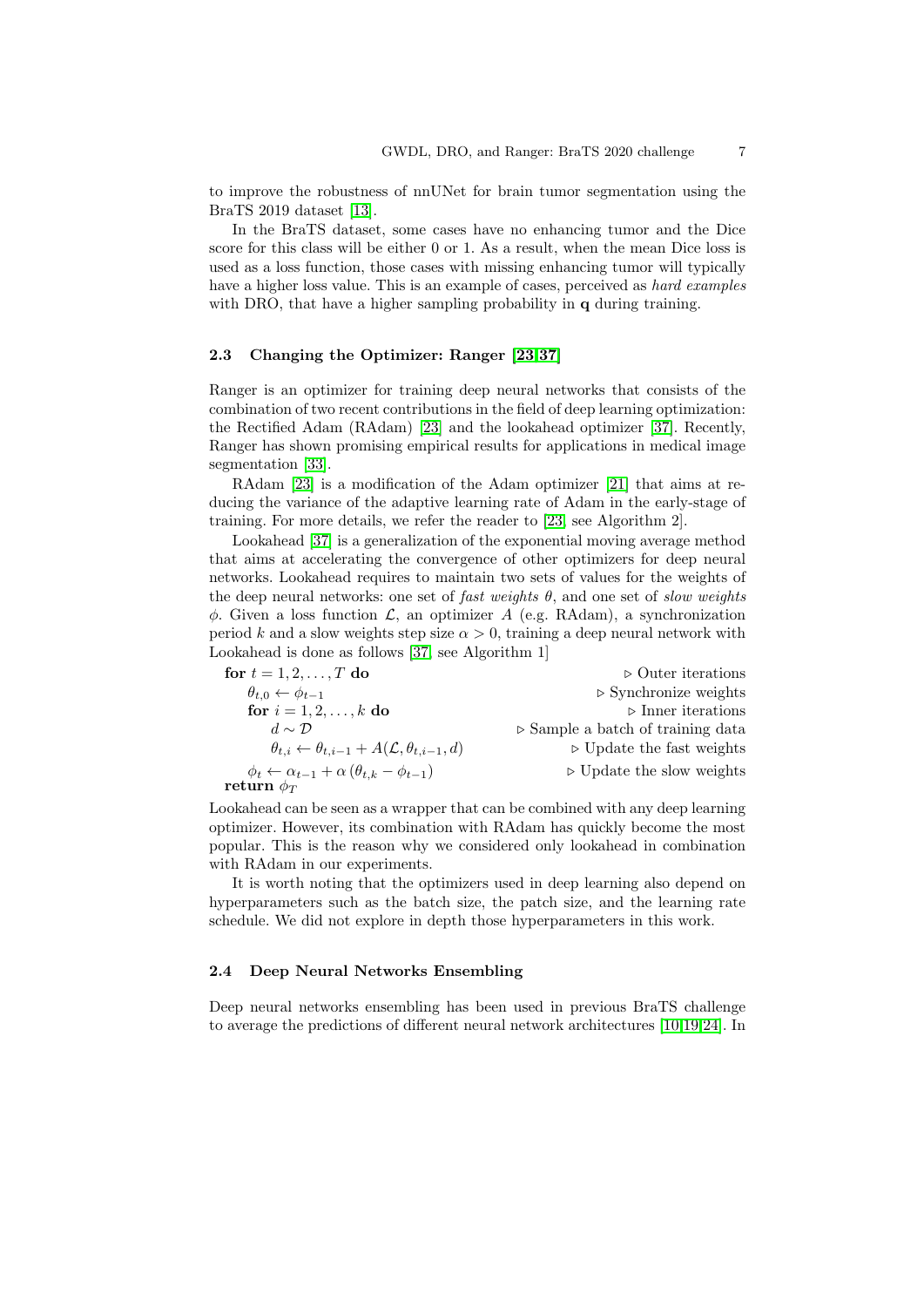this subsection, we discuss the role of ensembling for segmentation using different deep learning optimization methods.

Different deep learning optimization methods can give similarly good segmentations, but they are likely to have different biases and to make different mistakes. In this case, the ensembling of diverse models can lead to averaging out the inconsistencies due to the choice of the optimization method and improve the segmentation performance and robustness.

Let x be the random variable corresponding to the input 3D brain MRI T1, T1-gad, T2, and FLAIR volumes, and y be the random variable corresponding to the ground-truth manual segmentations for cases with a brain tumor. After training, a deep neural network trained for segmentation gives an approximation  $P(\mathbf{y}|\mathbf{x}; \theta_{\mu}, \mu) \approx P(\mathbf{y}|\mathbf{x})$  of the posterior segmentation distribution, where  $\theta_{\mu}$  is the vector of trainable parameters of the network obtained after training, and  $\mu$ are the vector of hyperparameters corresponding to the choice of the deep learning optimization method. Assuming that  $P(y|x; \theta_{\mu}, \mu)$  is an unbiased estimator of  $P(y|x)$ , and that a set of trained networks corresponding to hyperparameters  ${\mu_1, \ldots, \mu_M}$  are available, an unbiased ensembling estimation of  $P(y|x)$  with reduced variance is given by

$$
P(\mathbf{y}|\mathbf{x}) \approx \frac{1}{M} \sum_{m=1}^{M} P(\mathbf{y}|\mathbf{x}; \boldsymbol{\theta}_{\mu_m}, \mu_m)
$$
(6)

#### 3 Experiments and Results

In this section, we first describe the data and the implementation details, and second, we present the models that we compare and analyze their segmentation performance and robustness.

#### 3.1 Data and Implementation Details

**Data** The BraTS [2](#page-7-0)020 dataset<sup>2</sup> has been used for all our experiments. No additional data has been used.

The dataset contains the same four MRI sequences (T1, T1-gad, T2, and FLAIR) for patients with either high-grade Gliomas [\[4\]](#page-13-11) or low-grade Gliomas [\[5\]](#page-13-12). All the cases were manually segmented for peritumoral edema, enhancing tumor, and non-enhancing tumor core using the same labeling protocol [\[26,](#page-14-0)[6,](#page-13-0)[3\]](#page-12-2). The training dataset contains 369 cases, the validation dataset contains 125 cases, and the testing dataset contains 166 cases. MRI for training and validation datasets are publicly available, but only the manual segmentations for the training dataset are available. The evaluation on the validation dataset can be done via the BraTS challenge online evaluation platform<sup>[3](#page-7-1)</sup>. The evaluation on the testing dataset was performed only once by the organizers 48 hours after they made the testing

<span id="page-7-0"></span><sup>2</sup> See <http://braintumorsegmentation.org/> for more details.

<span id="page-7-1"></span> $^3$  <https://ipp.cbica.upenn.edu/>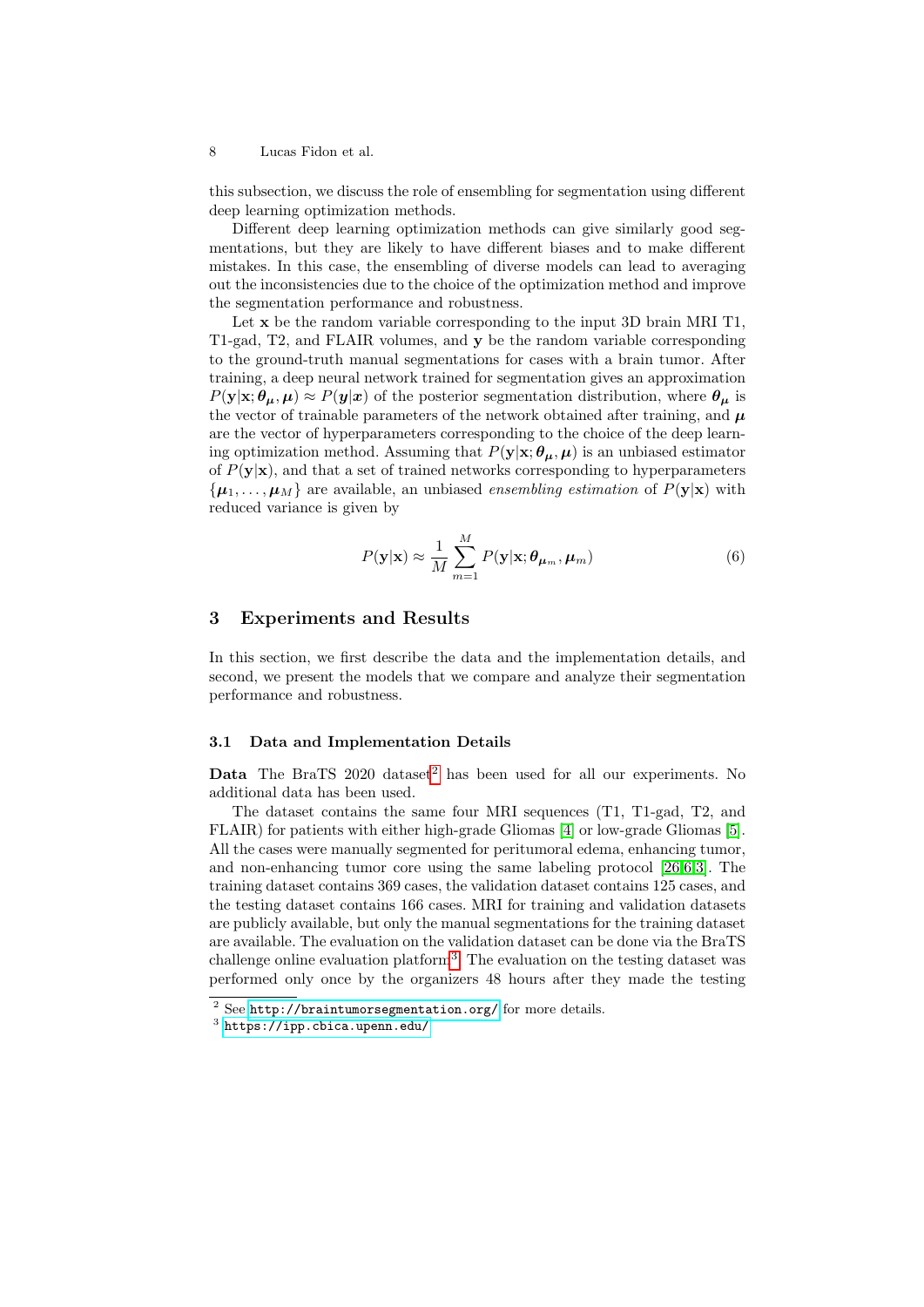<span id="page-8-1"></span>

Fig. 3: Illustration of the 3D U-Net [\[9\]](#page-13-5) architecture used. Blue boxes represent feature maps. IN stands for instance normalization. The design of this 3D U-Net was determined using the heuristics of nnUNet [\[16\]](#page-13-4). The main differences between this 3D U-Net and the original 3D U-Net are listed in Section [3.1.](#page-8-0)

dataset available to us. For each case, the four MRI sequences are available after co-registration to the same anatomical template, interpolation to 1mm isotropic resolution, and skull stripping [\[26\]](#page-14-0).

<span id="page-8-0"></span>Convolutional Neural Network Architecture The same 3D U-Net architecture [\[9\]](#page-13-5), based on the heuristics of nnUNet [\[16\]](#page-13-4), was used in all our experiments. The main differences compared to the original 3D U-Net [\[9\]](#page-13-5) are:

- more levels are used,
- instance normalization [\[34\]](#page-14-14) is used instead of batch normalization [\[15\]](#page-13-13),
- leaky ReLU is used instead of ReLU (with a negative slope of 0.01),
- spatial downsampling is performed using convolutions with stride 2 instead of average/max-pooling layers,
- spatial upsampling is performed using transposed convolutions and the number of features is reduced to match the number of features in the next skip connection before concatenation,
- deep supervision [\[22\]](#page-14-15) is used (see the purple  $1 \times 1 \times 1$  convolutions in fig [3\)](#page-8-1),
- the maximum number of features is capped at 320,
- the initial number of features is 30 instead of 32 (like in nnUNet V1 [\[17\]](#page-13-14)),
- the number of features is increased only once in the first level.

To help the reader to better appreciate those differences, the 3D U-Net used is illustrated in fig [3.](#page-8-1)

Training Implementation Details Our code is based on the nnUNet code<sup>[4](#page-8-2)</sup>. By default and when not indicated otherwise, the sum of the Dice loss and the

<span id="page-8-2"></span><sup>4</sup> <https://github.com/MIC-DKFZ/nnUNet> last visited in August 2020.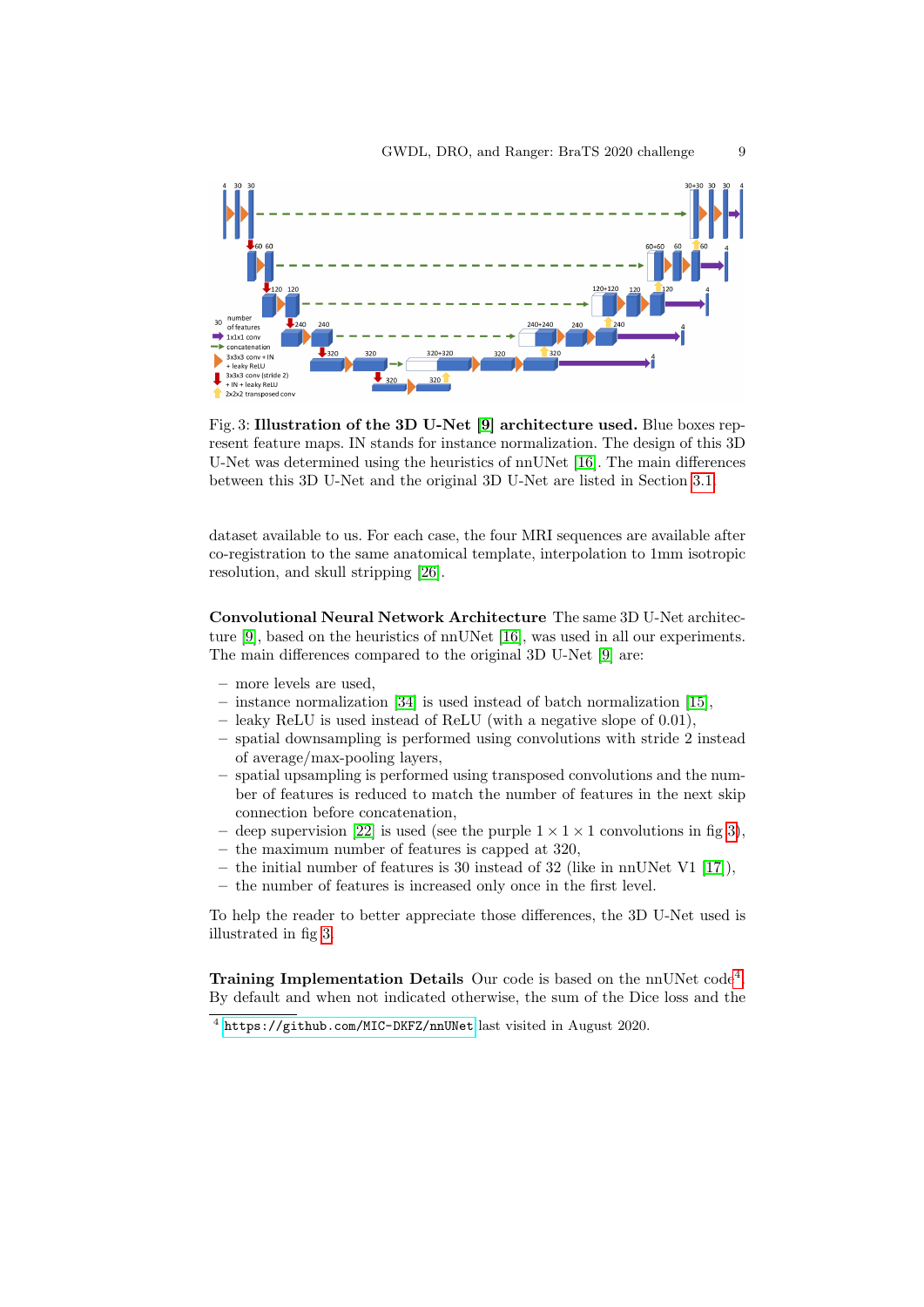Cross-entropy loss is used with empirical risk minimization and the SGD with Nesterov momentum optimizer like in [\[16\]](#page-13-4). The learning rate is decreased at each epoch t as

$$
\lambda_t = \lambda_0 \times \left(1 - \frac{t}{t_{max}}\right)^{0.9}
$$

where  $\lambda_0$  is the initial learning rate and  $t_{max}$  is the maximum number of epochs fixed as 1000. The batch size was set to 2 and the input patches were of dimension  $128 \times 192 \times 128$ . Deep supervision was used as illustrated in fig [3.](#page-8-1) A large number of data augmentation methods are used: random cropping of a patch, random zoom, gamma intensity augmentation, multiplicative brightness, random rotations, random mirroring along all axes, contrast augmentation, additive Gaussian noise, Gaussian blurring, and simulation of low resolution. For more implementation details about nnUNet we refer the interested reader to [\[16\]](#page-13-4) and the nnUNet GitHub page.

Inference Implementation Details Following nnUNet inference pipeline [\[16\]](#page-13-4), we applied test-time data augmentation, as previously studied in [\[35\]](#page-14-16), using flipping along all three spatial dimensions. When less than 50 voxels, or equivalently 0.05mL, in the whole volume were predicted as enhancing tumor, we changed their prediction to non-enhancing tumor.

Hardware GPUs NVIDIA Tesla V100-SXM2 with 16GB of memory were used to train all the deep neural networks. Training each deep neural network took us between 4 and 5 days.

#### 3.2 Models Description

In this paragraph, we describe the different models that are compared in Table [1.](#page-11-0)

nnUNet [\[16\]](#page-13-4) The original nnUNet code with all the default parameters was trained on the BraTS 2020 training set. Specifically to the optimization, this means that the sum of the Dice loss and the Cross-entropy loss, SGD with Nesterov momentum, and empirical risk minimization were used for the  $nnUNet$ model.

 $nnUNet + Rangeer [23,37]$  $nnUNet + Rangeer [23,37]$  $nnUNet + Rangeer [23,37]$  Exactly the same as for the model  $nnUNet$  above, except the optimizer was Ranger [\[23,](#page-14-6)[37\]](#page-15-1) with a learning rate of  $3 \times 10^{-3}$ .

We experimented with different values of the initial learning rate for the Ranger optimizer  $\{10^{-3}, 3 \times 10^{-3}, 10^{-2}\}$ , and the value of  $3 \times 10^{-3}$  was retained because it performed best on the BraTS 2020 validation dataset.

We also tried Adam [\[21\]](#page-14-5) and RAdam [\[23\]](#page-14-6) (without lookahead [\[37\]](#page-15-1)) optimizers, and we tuned the learning rates for each optimizer using the BraTS 2020 validation dataset and the same values for the initial learning rate as mentioned above. However, we found that Ranger outperformed all the others on the BraTS 2020 validation dataset.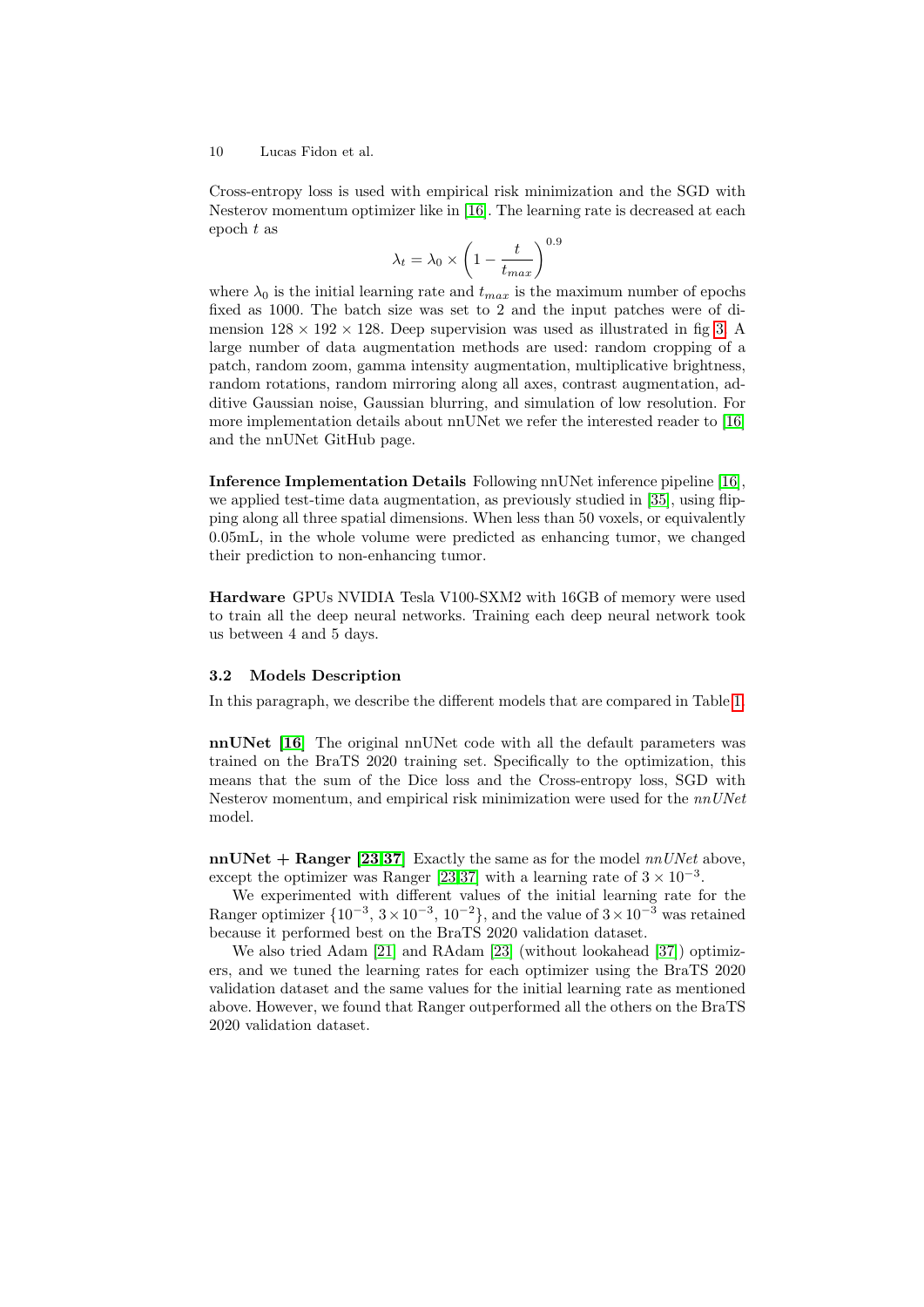$nnUNet + GWDL [11]$  $nnUNet + GWDL [11]$  Exactly the same as for the model  $nnUNet$  above, except the per-sample loss function was the sum of the generalized Wasserstein Dice Loss (GWDL) [\[11\]](#page-13-6) and the Cross-entropy loss. The initial learning rate was not tuned specifically for use with the GWDL, and we used the default value of nnUNet.

 $nnUNet + DRO$  [\[13\]](#page-13-7) Exactly the same as for the model  $nnUNet$  above, except that we used distributionally robust optimization using the hardness weighted sampler proposed in [\[13\]](#page-13-7). The initial learning rate was not tuned specifically for use of DRO and we used the default value of nnUNet. We choose  $\beta = 100$  because it is the value that was found to perform best for brain tumor segmentation in [\[13\]](#page-13-7).

Ensemble mean softmax This model is obtained by averaging the predicted softmax probabilities of the models  $nnUNet + Ranger$ ,  $nnUnet + GWDL$  and  $nnUNet + DRO$ . The model  $nnUNet$  is not included in the ensemble because the model  $nnUNet$  performed less well than all the other methods in terms of both Dice scores and Hausdorff distances on the three regions of interest.

#### 3.3 Mean Segmentation Performance

Mean Dice scores and Hausdorff distances for the whole tumor, the core tumor, and the enhancing tumor can be found in Table [1.](#page-11-0)

In terms of mean Dice scores,  $nnUNet + DRO$  is the only non-ensembling model to outperform  $nnUNet$  in all regions of interest.  $nnUNet + GWDL$  and  $nnUNet + Ranger$  ouperform  $nnUNet$  for enhancing tumor and whole tumor. Among the non-ensembling models,  $nnUNet + DRO$ ,  $nnUNet + GWDL$  and  $nnUNet + Ranger$  appear as complementary as they all achieve the top mean Dice score for one of the regions of interest. That was the motivation for ensembling those three models.

In terms of mean Hausdorff distances,  $nnUNet + DRO$ ,  $nnUNet + GWDL$ and  $nnUNet + Range$  outperform  $nnUNet$  for all regions of interest.

The ensemble outperformed all the other models for all regions in terms of both mean Dice scores and mean Hausdorff distances.

The results of the ensemble on the BraTS 2020 testing dataset are reported in Table [2.](#page-11-1) It is those results that were used to rank the different competitors. Our ensemble ranked fourth for the segmentation task.

#### 3.4 Robustness Performance

In the summary of the BraTS 2018 challenge, the organizers emphasized the need for more robust automatic brain tumor segmentation algorithms [\[6\]](#page-13-0). The authors also suggest using the interquartile range (IQR) of the Dice scores to compare the robustness of the different methods. IQR for the Dice scores for our models can be found in Table [1.](#page-11-0)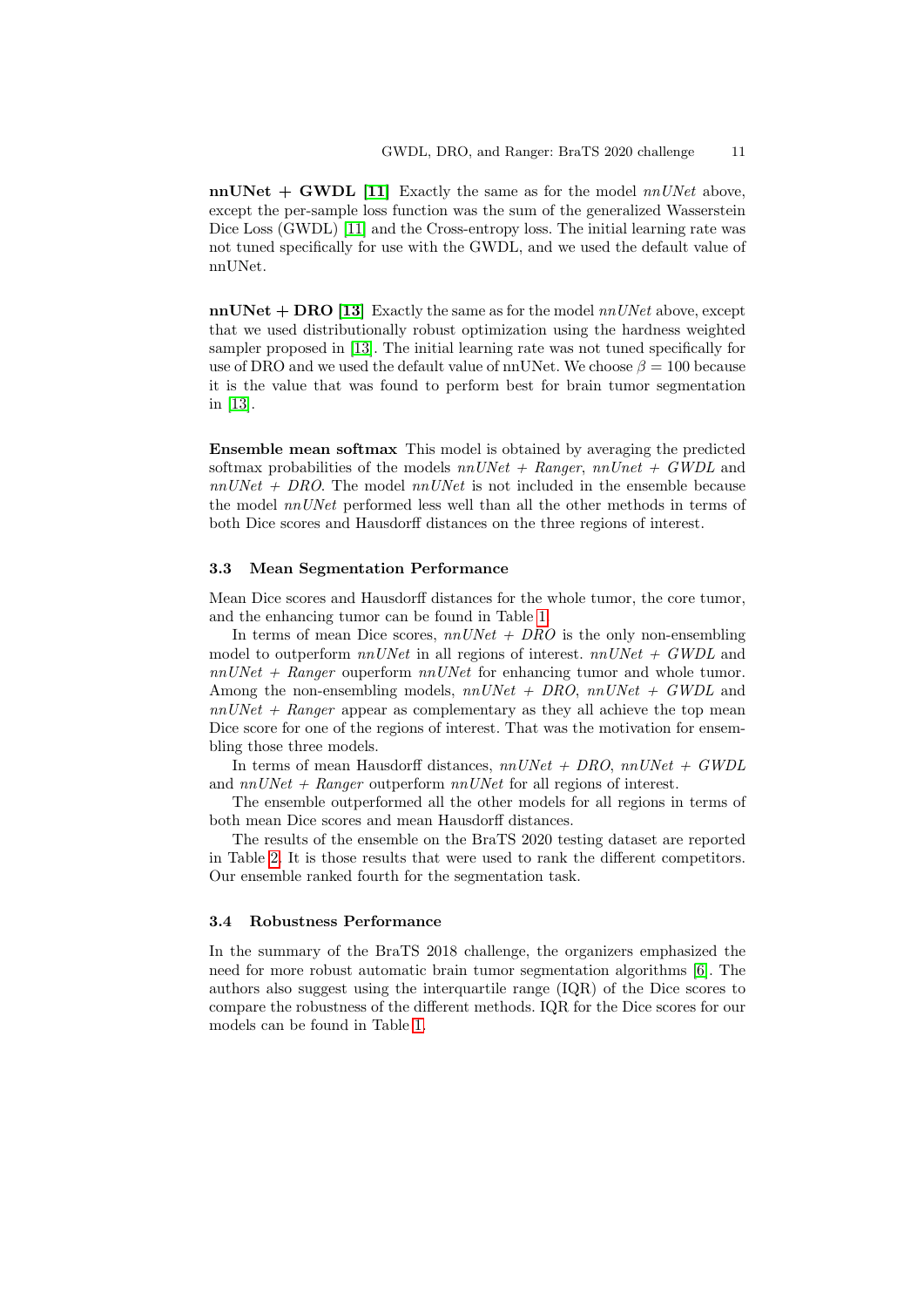<span id="page-11-0"></span>Table 1: Segmentation results on the BraTS 2020 Validation dataset. The evaluation was performed on the BraTS online evaluation platform. The ensemble includes all the single models **except** the original nnUNet (first model). GWDL: Generalized Wasserstein Dice Loss [\[11\]](#page-13-6), DRO: Distributionally Robust Optimization [\[13\]](#page-13-7), ET: Enhancing Tumor, WT: Whole Tumor, TC: Tumor Core, Std: Standard deviation, IQR: Interquartile range. Best values restricted to single models are in bold. Best values among all models (including ensemble) are in bold and underlined.

|                 |              | Dice Score $(\%)$ |                      |        | Hausdorff $95\%$ (mm) |      |       |         |     |
|-----------------|--------------|-------------------|----------------------|--------|-----------------------|------|-------|---------|-----|
| Model           | $_{\rm ROI}$ | Mean              | $\operatorname{Std}$ | Median | IQR                   | Mean | Std   | Median  | IQR |
| $nnUNet$ [16]   | EТ           | 74.0              | 29.9                 | 86.9   | 15.2                  | 38.9 | 109.5 | 2.0     | 2.2 |
|                 | WТ           | 90.5              | 7.3                  | 92.7   | 6.1                   | 5.2  | 8.6   | 3.0     | 3.3 |
|                 | ТC           | 83.9              | 17.0                 | 90.1   | 13.7                  | 9.4  | 34.6  | 3.0     | 4.6 |
| nnUNet          | EТ           | 77.4              | 28.2                 | 87.6   | 12.1                  | 32.7 | 101.0 | 1.7     | 2.0 |
| $^{+}$          | WТ           | 90.6              | 7.0                  | 92.8   | 6.3                   | 4.7  | 6.5   | 2.8     | 2.6 |
| Ranger [23,37]  | TC           | 83.8              | 18.1                 | 91.3   | 14.3                  | 9.0  | 34.5  | 2.4     | 4.6 |
| nnUNet          | EΤ           | 76.7              | 28.0                 | 87.4   | 12.6                  | 29.8 | 96.1  | 2.0     | 2.0 |
| $^{+}$          | WТ           | 90.8              | 6.6                  | 92.9   | 5.5                   | 4.6  | 6.7   | 3.0     | 2.5 |
| GWDL [11]       | TС           | 83.3              | 16.0                 | 90.2   | 15.9                  | 6.9  | 11.4  | 3.2     | 5.3 |
| nnUNet          | EТ           | 75.6              | 28.6                 | 87.5   | 12.6                  | 32.5 | 100.9 | 2.0     | 2.3 |
| $^{+}$          | WТ           | 90.6              | 7.0                  | 92.5   | 5.9                   | 4.6  | 6.1   | 3.0     | 3.0 |
| <b>DRO</b> [13] | TС           | 84.1              | 16.2                 | 90.1   | 12.5                  | 6.1  | 10.4  | $3.0\,$ | 4.0 |
| Ensemble        | EΤ           | 77.6              | 27.4                 | 87.6   | 11.1                  | 26.8 | 91.1  | 1.7     | 2.0 |
| mean            | WТ           | 91.0              | 6.5                  | 92.9   | 6.3                   | 4.4  | 6.0   | 2.8     | 2.9 |
| softmax         | TС           | 84.4              | 15.6                 | 90.8   | 12.4                  | 5.8  | 10.2  | 2.8     | 4.3 |

<span id="page-11-1"></span>Table 2: Segmentation results on the BraTS 2020 Testing dataset. The evaluation was performed by the BraTS 2020 organizers. ET: Enhancing Tumor, WT: Whole Tumor, TC: Tumor Core, Std: Standard deviation, IQR: Interquartile range.

|                |     | Dice Score $(\%)$ |      |                |      | Hausdorff $95\%$ (mm) |      |        |       |
|----------------|-----|-------------------|------|----------------|------|-----------------------|------|--------|-------|
| Model ROI Mean |     |                   |      | Std Median IQR |      | Mean                  | Std  | Median | TO R. |
| Ensemble ET    |     | 81.4              | 19.5 | 85.9           | 13.9 | 15.8                  | 69.5 | 1.4    | 1.2   |
| mean           | WT. | 88.9              | 11.6 | 92.4           | 7.0  | 6.4                   | 29.0 | 2.9    | 3.0   |
| softmax TC     |     | 84.1              | 24.5 | 92.6           | 9.2  | 19.4                  | 74.7 | 2.2    | 2.6   |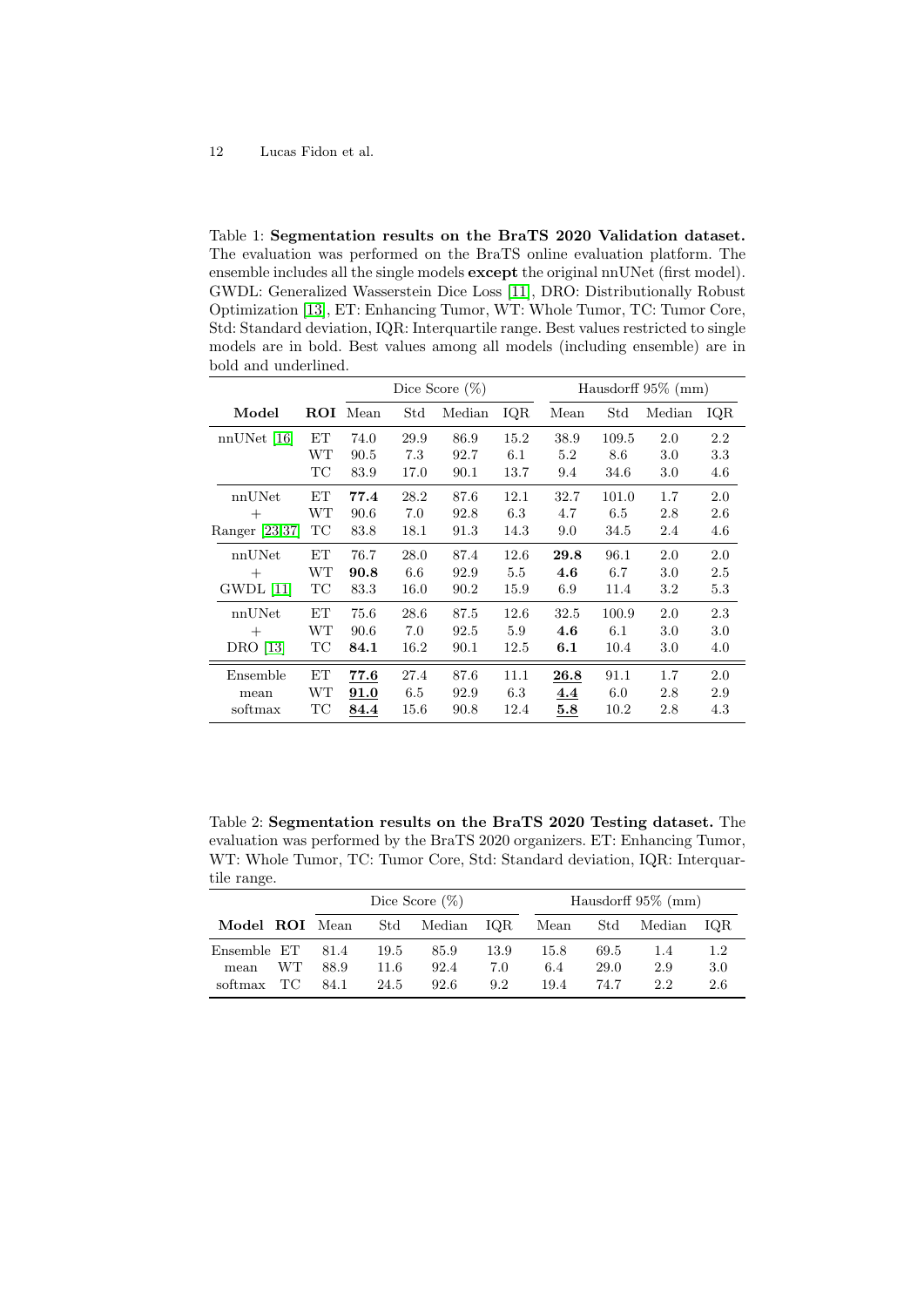Ensembling and Distributionally Robust Optimization (DRO) [\[13\]](#page-13-7) are two methods that have been empirically shown to decrease the IQR for brain tumor segmentation. Among the non-ensembling models,  $nnUNet + DRO$  is the only one to achieve lower Dice scores IQR than  $nnUNet$  for all the region of interest. The ensemble achieves the lowest Dice scores IQR for the enhancing tumor and the core tumor regions.

## 4 Conclusion

In this paper, we experimented with three of the main ingredients of deep learning optimization to compete in the BraTS 2020 challenge.

Our results suggest that the segmentation mean performance and robustness of nnUNet [\[16\]](#page-13-4) can be improved using distributionally robust optimization [\[13\]](#page-13-7), the generalized Wasserstein Dice Loss, and the Ranger optimizer [\[23,](#page-14-6)[37\]](#page-15-1). Those three features appeared as complementary, and we achieved our top segmentation performance by ensembling three neural networks, each trained using one of them. In future work, we will explore the combination of those three features to train a single deep neural network. Our ensemble ranked fourth out of the 78 participating teams at the segmentation task of the BraTS 2020 challenge after evaluation on the BraTS 2020 testing dataset.

Acknowledgments This project has received funding from the European Union's Horizon 2020 research and innovation program under the Marie Skłodowska-Curie grant agreement TRABIT No 765148; Wellcome [203148/Z/16/Z; WT101957], EPSRC [NS/A000049/1; NS/A000027/1]. Tom Vercauteren is supported by a Medtronic / RAEng Research Chair [RCSRF1819\7\34]. We would like to thank Luis Carlos Garcias-Peraza-Herrera for helpful discussions and his feedback on a preliminary version of this paper. We also thank the anonymous reviewers for their suggestions.

### References

- <span id="page-12-0"></span>1. Andres, E.A., Fidon, L., Vakalopoulou, M., Noël, G., Niyoteka, S., Benzazon, N., Deutsch, E., Paragios, N., Robert, C.: Po-1002 pseudo computed tomography generation using 3D deep learning–application to brain radiotherapy. Radiotherapy and Oncology 133, S553 (2019)
- <span id="page-12-1"></span>2. Andres, E.A., Fidon, L., Vakalopoulou, M., Lerousseau, M., Carré, A., Sun, R., Klausner, G., Ammari, S., Benzazon, N., Reuzé, S., et al.: Dosimetry-driven quality measure of brain pseudo computed tomography generated from deep learning for MRI-only radiotherapy treatment planning. International Journal of Radiation Oncology\* Biology\* Physics (2020)
- <span id="page-12-2"></span>3. Bakas, S., Akbari, H., Sotiras, A., Bilello, M., Rozycki, M., Kirby, J.S., Freymann, J.B., Farahani, K., Davatzikos, C.: Advancing the cancer genome atlas glioma MRI collections with expert segmentation labels and radiomic features. Scientific data 4, 170117 (2017)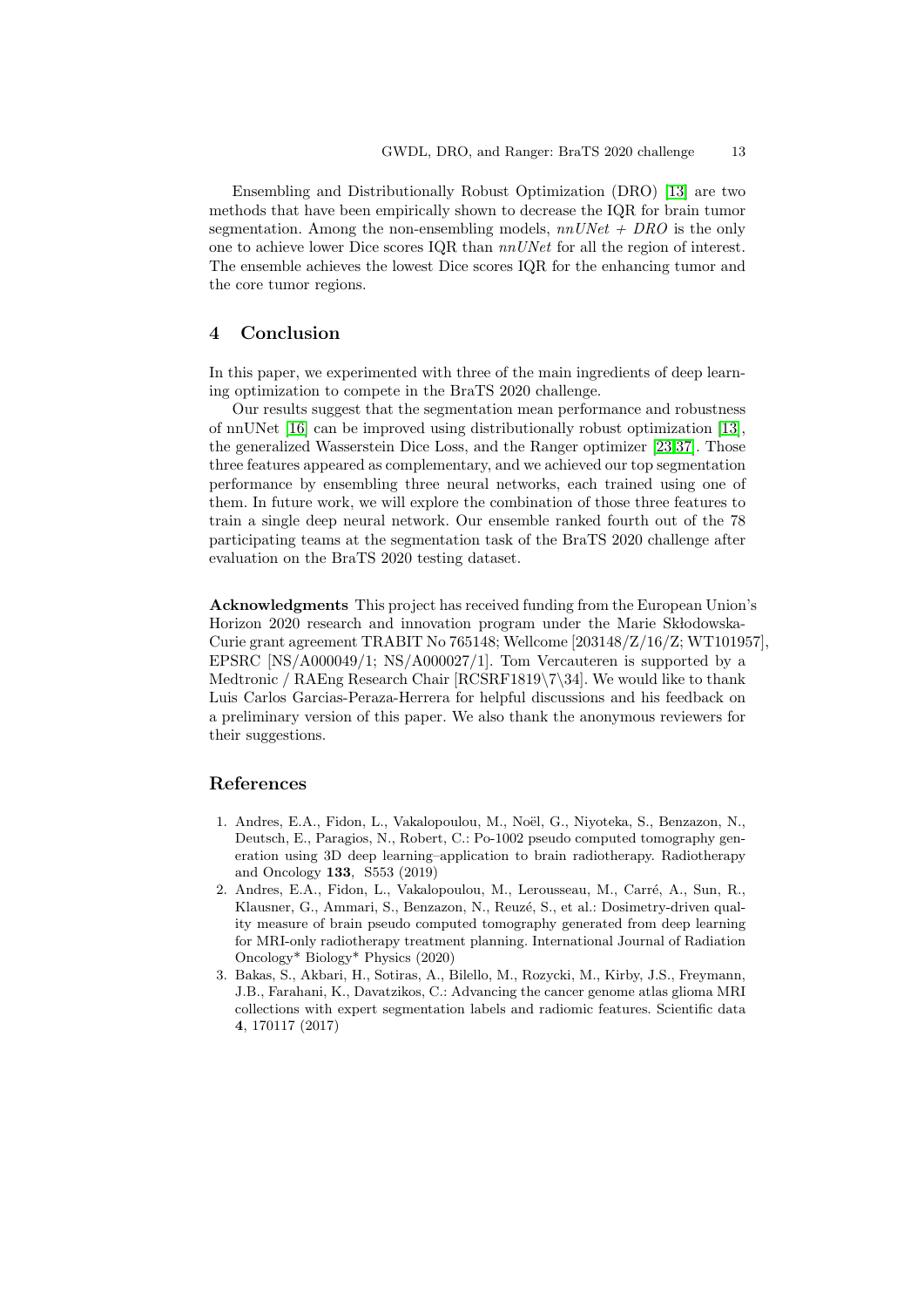- 14 Lucas Fidon et al.
- <span id="page-13-11"></span>4. Bakas, S., Akbari, H., Sotiras, A., Bilello, M., Rozycki, M., Kirby, J.S., Freymann, J.B., Farahani, K., Davatzikos, C.: Segmentation labels and radiomic features for the pre-operative scans of the TCGA-GBM collection. The Cancer Imaging Archive (2017).<https://doi.org/10.7937/K9/TCIA.2017.KLXWJJ1Q>
- <span id="page-13-12"></span>5. Bakas, S., Akbari, H., Sotiras, A., Bilello, M., Rozycki, M., Kirby, J.S., Freymann, J.B., Farahani, K., Davatzikos, C.: Segmentation labels and radiomic features for the pre-operative scans of the TCGA-LGG collection. The Cancer Imaging Archive (2017).<https://doi.org/10.7937/K9/TCIA.2017.GJQ7R0EF>
- <span id="page-13-0"></span>6. Bakas, S., Reyes, M., Jakab, A., Bauer, S., Rempfler, M., Crimi, A., Shinohara, R.T., Berger, C., Ha, S.M., Rozycki, M., et al.: Identifying the best machine learning algorithms for brain tumor segmentation, progression assessment, and overall survival prediction in the brats challenge. arXiv preprint arXiv:1811.02629 (2018)
- <span id="page-13-1"></span>7. Chandra, S., Vakalopoulou, M., Fidon, L., Battistella, E., Estienne, T., Sun, R., Robert, C., Deutsch, E., Paragios, N.: Context aware 3D CNNs for brain tumor segmentation. In: International MICCAI Brainlesion Workshop. pp. 299–310. Springer (2018)
- <span id="page-13-9"></span>8. Chouzenoux, E., Gérard, H., Pesquet, J.C.: General risk measures for robust machine learning. Foundations of Data Science 1, 249 (2019)
- <span id="page-13-5"></span>9. Çiçek, Ö., Abdulkadir, A., Lienkamp, S.S., Brox, T., Ronneberger, O.: 3D U-Net: learning dense volumetric segmentation from sparse annotation. In: International conference on medical image computing and computer-assisted intervention. pp. 424–432. Springer (2016)
- <span id="page-13-10"></span>10. Eaton-Rosen, Z., Li, W., Wang, G., Vercauteren, T., Sotirios, B., Ourselin, S., Cardoso, M.: Using niftynet to ensemble convolutional neural nets for the brats challenge. Proceedings of the 6th MICCAI-BRATS Challenge pp. 61–66 (2017)
- <span id="page-13-6"></span>11. Fidon, L., Li, W., Garcia-Peraza-Herrera, L.C., Ekanayake, J., Kitchen, N., Ourselin, S., Vercauteren, T.: Generalised wasserstein dice score for imbalanced multi-class segmentation using holistic convolutional networks. In: International MICCAI Brainlesion Workshop. pp. 64–76. Springer (2017)
- <span id="page-13-2"></span>12. Fidon, L., Li, W., Garcia-Peraza-Herrera, L.C., Ekanayake, J., Kitchen, N., Ourselin, S., Vercauteren, T.: Scalable multimodal convolutional networks for brain tumour segmentation. In: International Conference on Medical Image Computing and Computer-Assisted Intervention. pp. 285–293. Springer (2017)
- <span id="page-13-7"></span>13. Fidon, L., Ourselin, S., Vercauteren, T.: SGD with hardness weighted sampling for distributionally robust deep learning. arXiv preprint arXiv:2001.02658 (2020)
- <span id="page-13-3"></span>14. Gibson, E., Li, W., Sudre, C., Fidon, L., Shakir, D.I., Wang, G., Eaton-Rosen, Z., Gray, R., Doel, T., Hu, Y., et al.: NiftyNet: a deep-learning platform for medical imaging. Computer methods and programs in biomedicine 158, 113–122 (2018)
- <span id="page-13-13"></span>15. Ioffe, S., Szegedy, C.: Batch normalization: Accelerating deep network training by reducing internal covariate shift. Proceedings of Machine Learning Research, vol. 37, pp. 448–456. PMLR, Lille, France (07–09 Jul 2015), [http://proceedings.](http://proceedings.mlr.press/v37/ioffe15.html) [mlr.press/v37/ioffe15.html](http://proceedings.mlr.press/v37/ioffe15.html)
- <span id="page-13-4"></span>16. Isensee, F., Jäger, P.F., Kohl, S.A., Petersen, J., Maier-Hein, K.H.: Automated design of deep learning methods for biomedical image segmentation. arXiv preprint arXiv:1904.08128 (2020)
- <span id="page-13-14"></span>17. Isensee, F., Kickingereder, P., Wick, W., Bendszus, M., Maier-Hein, K.H.: No newnet. In: International MICCAI Brainlesion Workshop. pp. 234–244. Springer (2018)
- <span id="page-13-8"></span>18. Jiang, Z., Ding, C., Liu, M., Tao, D.: Two-stage cascaded u-net: 1st place solution to brats challenge 2019 segmentation task. In: International MICCAI Brainlesion Workshop. pp. 231–241. Springer (2019)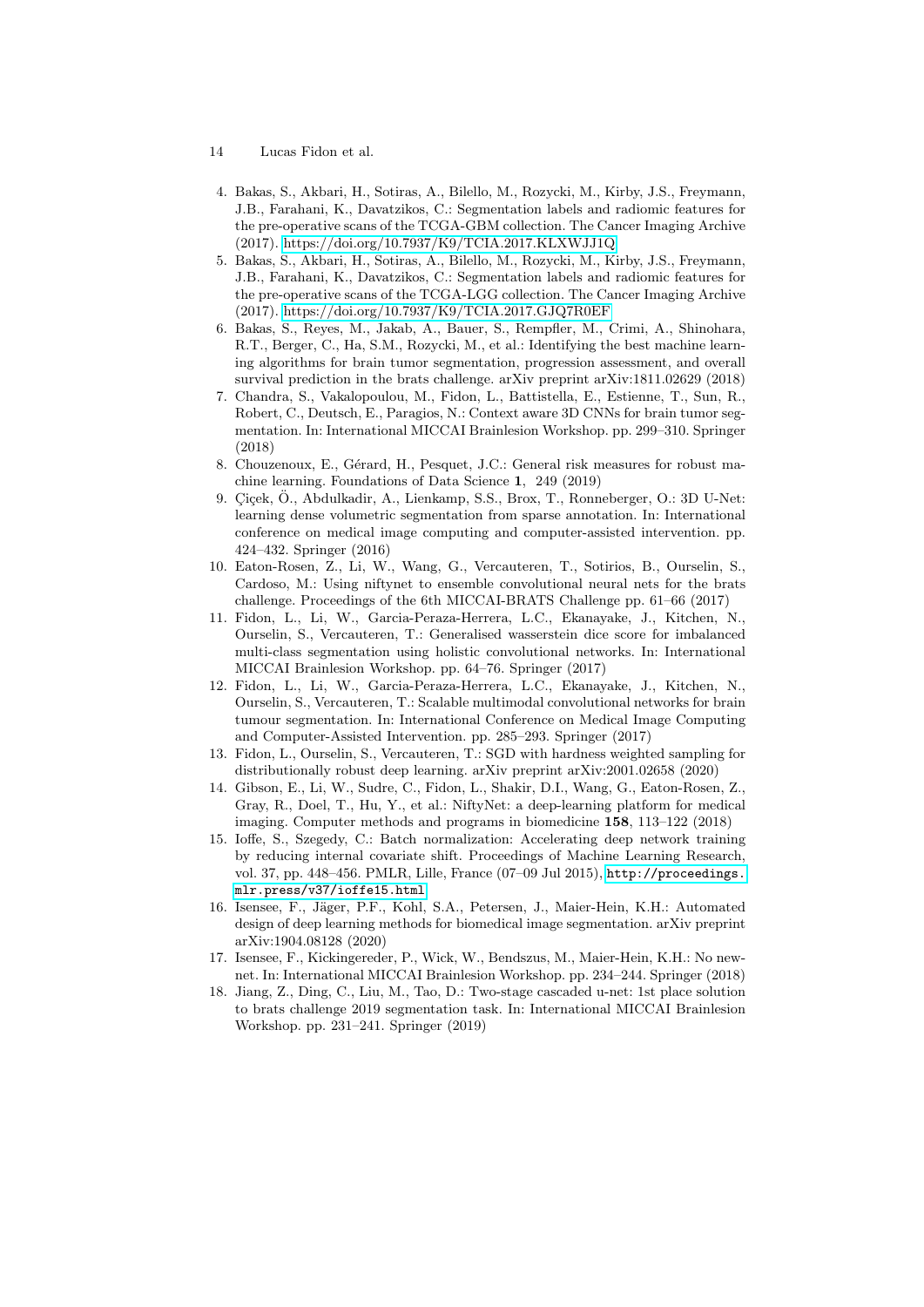- <span id="page-14-12"></span>19. Kamnitsas, K., Bai, W., Ferrante, E., McDonagh, S., Sinclair, M., Pawlowski, N., Rajchl, M., Lee, M., Kainz, B., Rueckert, D., et al.: Ensembles of multiple models and architectures for robust brain tumour segmentation. In: International MICCAI Brainlesion Workshop. pp. 450–462. Springer (2017)
- <span id="page-14-1"></span>20. Kamnitsas, K., Ferrante, E., Parisot, S., Ledig, C., Nori, A.V., Criminisi, A., Rueckert, D., Glocker, B.: DeepMedic for brain tumor segmentation. In: International workshop on Brainlesion: Glioma, multiple sclerosis, stroke and traumatic brain injuries. pp. 138–149. Springer (2016)
- <span id="page-14-5"></span>21. Kingma, D.P., Ba, J.: Adam: A method for stochastic optimization. arXiv preprint arXiv:1412.6980 (2014)
- <span id="page-14-15"></span>22. Lee, C.Y., Xie, S., Gallagher, P., Zhang, Z., Tu, Z.: Deeply-supervised nets. In: Artificial intelligence and statistics. pp. 562–570 (2015)
- <span id="page-14-6"></span>23. Liu, L., Jiang, H., He, P., Chen, W., Liu, X., Gao, J., Han, J.: On the variance of the adaptive learning rate and beyond. In: 8th International Conference on Learning Representations, ICLR 2020 (2020)
- <span id="page-14-13"></span>24. Lyksborg, M., Puonti, O., Agn, M., Larsen, R.: An ensemble of 2D convolutional neural networks for tumor segmentation. In: Scandinavian Conference on Image Analysis. pp. 201–211. Springer (2015)
- <span id="page-14-7"></span>25. McKinley, R., Rebsamen, M., Meier, R., Wiest, R.: Triplanar ensemble of 3d-to-2d cnns with label-uncertainty for brain tumor segmentation. In: International MICCAI Brainlesion Workshop. pp. 379–387. Springer (2019)
- <span id="page-14-0"></span>26. Menze, B.H., Jakab, A., Bauer, S., Kalpathy-Cramer, J., Farahani, K., Kirby, J., Burren, Y., Porz, N., Slotboom, J., Wiest, R., et al.: The multimodal brain tumor image segmentation benchmark (brats). IEEE transactions on medical imaging 34(10), 1993–2024 (2014)
- <span id="page-14-3"></span>27. Milletari, F., Navab, N., Ahmadi, S.A.: V-net: Fully convolutional neural networks for volumetric medical image segmentation. In: 2016 fourth international conference on 3D vision (3DV). pp. 565–571. IEEE (2016)
- <span id="page-14-8"></span>28. Myronenko, A.: 3d mri brain tumor segmentation using autoencoder regularization. In: International MICCAI Brainlesion Workshop. pp. 311–320. Springer (2018)
- <span id="page-14-9"></span>29. Namkoong, H., Duchi, J.C.: Stochastic gradient methods for distributionally robust optimization with f-divergences. In: Advances in Neural Information Processing Systems. pp. 2208–2216 (2016)
- <span id="page-14-10"></span>30. Rahimian, H., Mehrotra, S.: Distributionally robust optimization: A review. arXiv preprint arXiv:1908.05659 (2019)
- <span id="page-14-2"></span>31. Ronneberger, O., Fischer, P., Brox, T.: U-net: Convolutional networks for biomedical image segmentation. In: International Conference on Medical image computing and computer-assisted intervention. pp. 234–241. Springer (2015)
- <span id="page-14-4"></span>32. Sudre, C.H., Li, W., Vercauteren, T., Ourselin, S., Cardoso, M.J.: Generalised dice overlap as a deep learning loss function for highly unbalanced segmentations. In: Deep learning in medical image analysis and multimodal learning for clinical decision support, pp. 240–248. Springer (2017)
- <span id="page-14-11"></span>33. Tilborghs, S., Dirks, I., Fidon, L., Willems, S., Eelbode, T., Bertels, J., Ilsen, B., Brys, A., Dubbeldam, A., Buls, N., et al.: Comparative study of deep learning methods for the automatic segmentation of lung, lesion and lesion type in CT scans of COVID-19 patients. arXiv preprint arXiv:2007.15546 (2020)
- <span id="page-14-14"></span>34. Ulyanov, D., Vedaldi, A., Lempitsky, V.: Instance normalization: The missing ingredient for fast stylization. arXiv preprint arXiv:1607.08022 (2016)
- <span id="page-14-16"></span>35. Wang, G., Li, W., Aertsen, M., Deprest, J., Ourselin, S., Vercauteren, T.: Aleatoric uncertainty estimation with test-time augmentation for medical image segmentation with convolutional neural networks. Neurocomputing 338, 34–45 (2019)